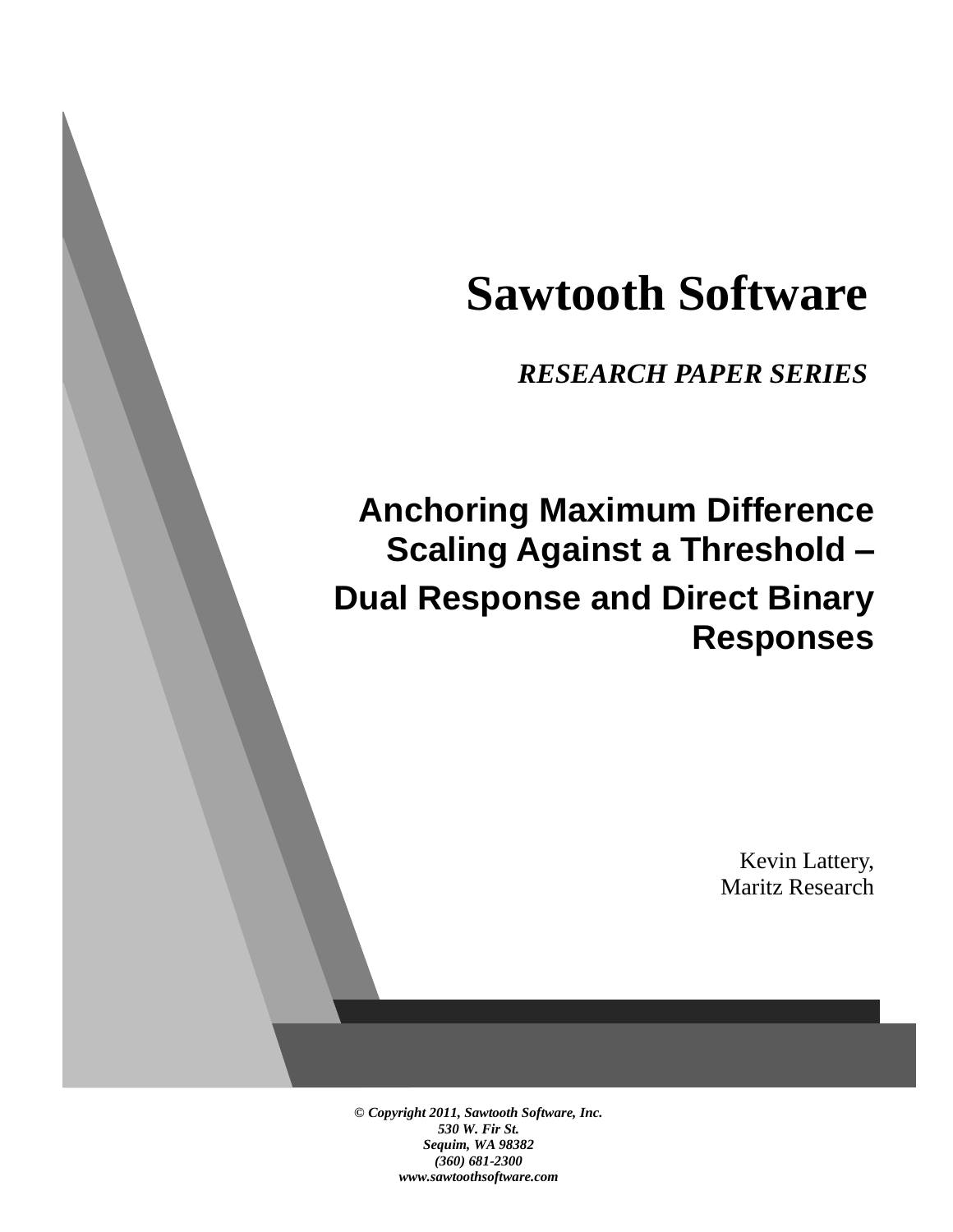### **<sup>1</sup>ANCHORING MAXIMUM DIFFERENCE SCALING AGAINST A THRESHOLD – DUAL RESPONSE AND DIRECT BINARY RESPONSES**

**KEVIN LATTERY** *MARITZ RESEARCH*

#### **I. INTRODUCTION**

Maximum Difference Scaling is a choice based tradeoff technique for understanding the relative value of several attributes. Respondents are asked to choose the "best" and "worst" attribute from a subset of the attributes. An example of a MaxDiff question is this:

Thinking of your ideal Mobile Phone Retail Store, which of these features is most important and which is least important to you?

|                                     | Most Important | Least Important |
|-------------------------------------|----------------|-----------------|
| Friendly sales representative       |                |                 |
| Store front is attractive           |                |                 |
| Convenient store location           |                |                 |
| Information about rebates/discounts |                |                 |

Respondents see several screens like this, each time choosing their best and worst attribute. This kind of technique is useful because it does not depend upon how respondents use a scale. Instead it asks respondents to make choices. So it is in the family of tradeoff techniques and shares similarities with conjoint analysis. Like a conjoint, MaxDiff also has an experimental design and can be analyzed using the same techniques as conjoint. Indeed the most common form of analysis is Hierarchical Bayes (HB) such as Sawtooth's CBC/HB module (which was what we used in this paper).

What we understand from MaxDiff is the relative value of each of the attributes. To make this point clearer, consider the following thought experiment. Imagine two respondents, call them Brad and Angelina, who would rank order the attributes the same way. They would therefore answer each MaxDiff task the same way, and as a result we would derive the same utilities for both of them (within error). But as it turns out, Brad and Angelina are very different. For Angelina, all of the attributes are important, while for Brad none of them matter. So while the rank order is the same, all of Brad's utilities should be shifted lower, in fact much lower than Angelina's utilities.



In some cases, relative utilities are fine, but sometimes researchers want the utilities to take into account some kind of absolute measure. That is, one may want Brad and Angelina's utilities

 $\overline{a}$ 

<sup>&</sup>lt;sup>1</sup> Originally published in the 2010 Sawtooth Software Conference Proceedings.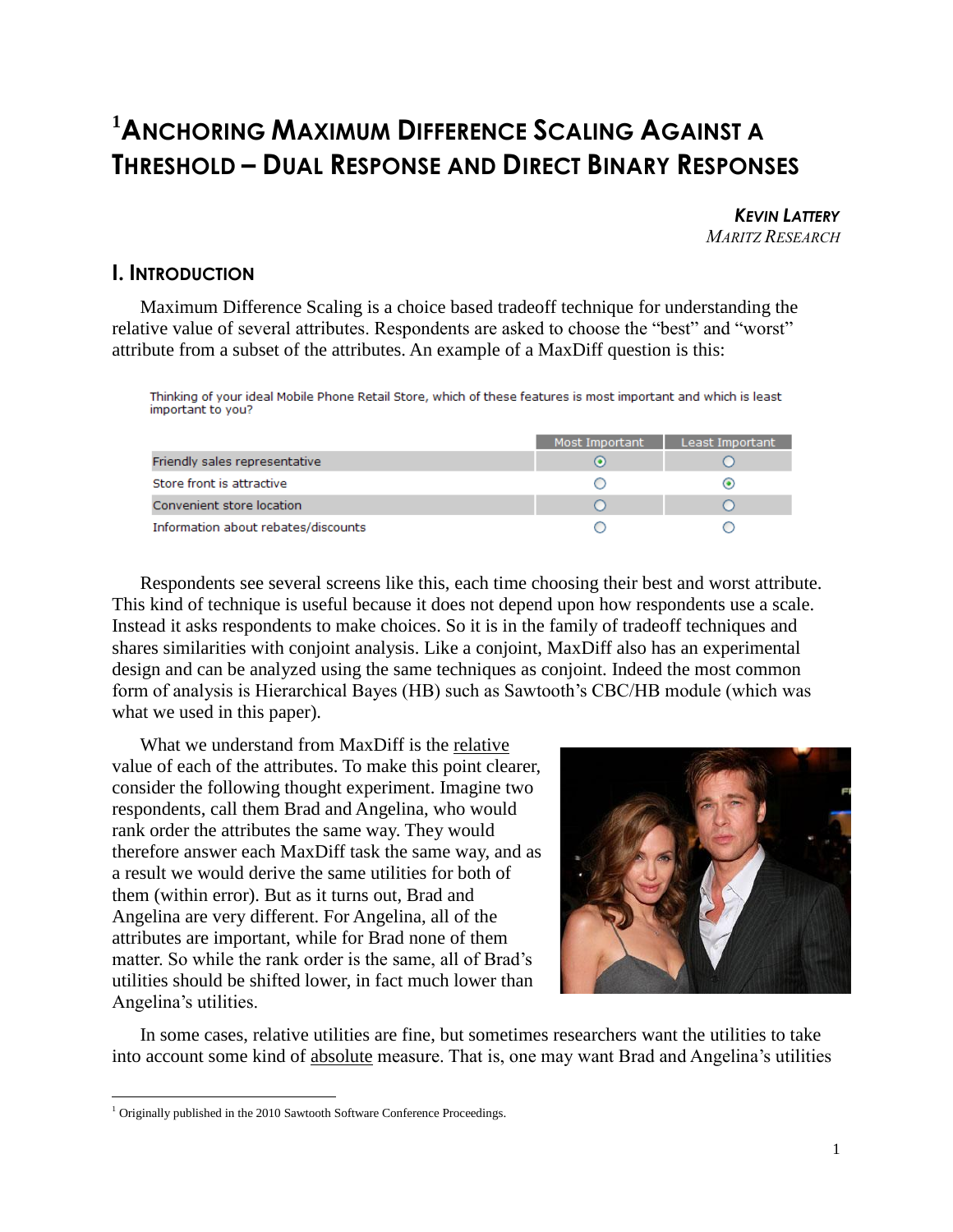to be different because Brad really thinks none of the attributes are important, while Angelina does.

One method to make MaxDiff utilities less relative is to anchor the utilities to a specific point. For instance, we might make a utility of 0 to be a reference point, where above 0 means important and below 0 means unimportant. This means all of Brad's utilities would be shifted below 0 while Angelina's would all be above 0.

This is known as anchoring the utilities to a threshold. In the example above 0 was a threshold to which the utilities were anchored. In the remainder of this paper, we will be discussing two methods for anchoring utilities to a threshold of 0: Indirect Dual Response and Direct Binary Responses.

#### **II. ANCHORING TECHNIQUE ONE: INDIRECT DUAL RESPONSE METHOD**

This method was first suggested by Jordan Louviere. After each MaxDiff task, one asks a follow up question about whether all, none, or some of the attributes meet a threshold. An example of this follow up question is shown below:

Thinking of your ideal Mobile Phone Retail Store, which of these features is most important and which is least important to you?

|                                     | Most Important | Least Important          |
|-------------------------------------|----------------|--------------------------|
| Friendly sales representative       |                |                          |
| Store front is attractive           |                | $\left( \bullet \right)$ |
| Convenient store location           |                |                          |
| Information about rebates/discounts |                |                          |

Considering just the 4 features above, which of the following best describes your views about which features are Very Important for your ideal Mobile Phone Retail Store:

- All 4 of these features are Very Important
- None of these 4 features are Very Important
- Some are Very Important, Some are Not

In this case the follow up question asks whether the attributes are "Very Important", but any other phrase could be used. This will become the anchoring that corresponds with a utility of 0. So in this case attributes with a utility above 0 are "Very Important", while attributes with a negative utility are not "Very Important".

Implementing this method requires some clever coding. First, one no longer uses a reference level. For the best and worst pick, one uses full dummy coding. The example below will show how a specific task is coded. For this example, assume there are 8 attributes, and the respondent saw attributes 1, 3, 6, and 8.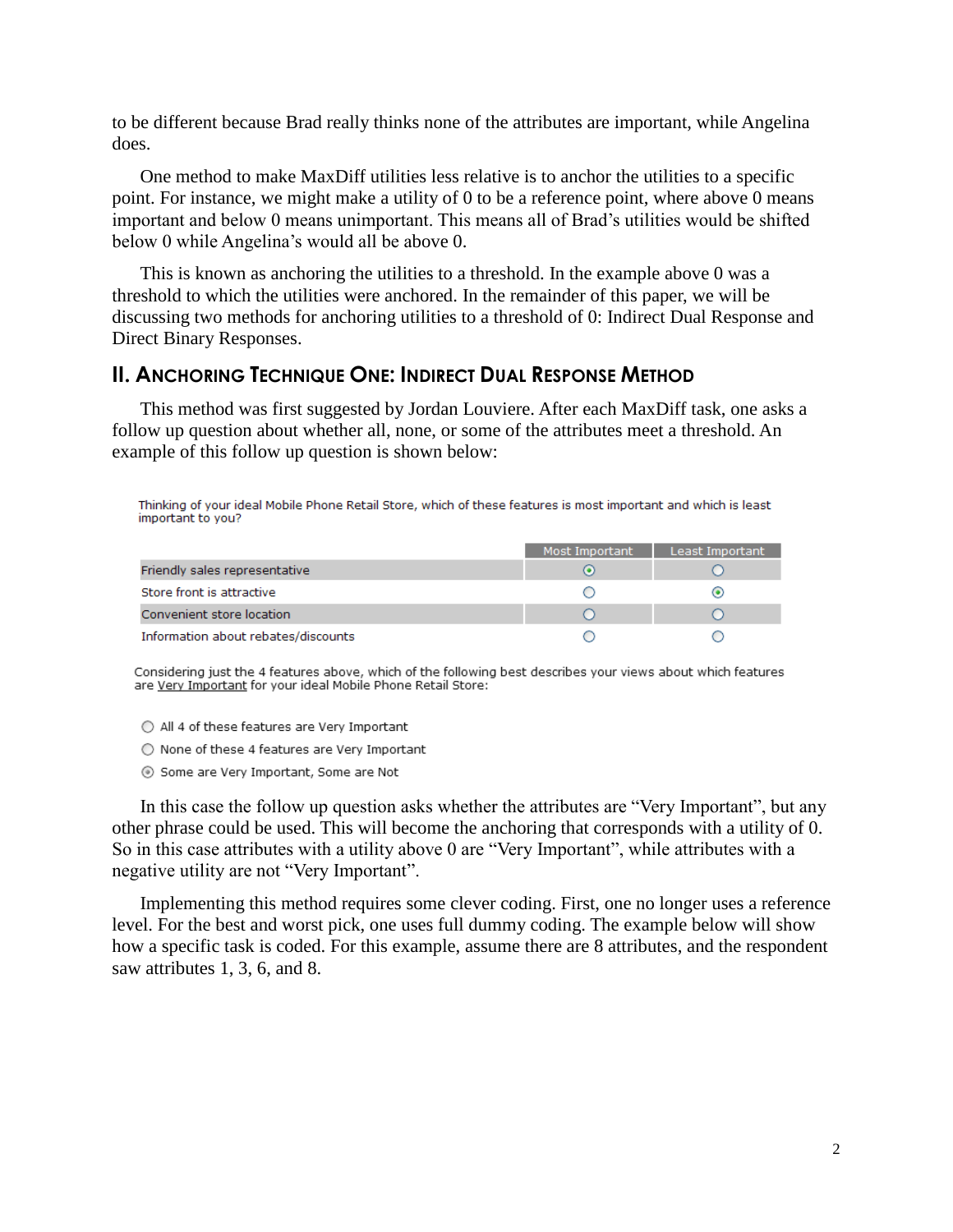For the best choice we have the following coding, which is the same as typical MaxDiff coding without a reference level:

| a1 | a2 a3 a4 a5 a6 a7 |   |   |        |   |   | a <sub>8</sub> |
|----|-------------------|---|---|--------|---|---|----------------|
|    |                   | 0 | 0 | 0      | 0 | 0 | 0              |
| 0  | 0                 |   | 0 | 0      | 0 | 0 |                |
| 0  | 0                 | 0 | 0 | $_{0}$ |   | 0 |                |
|    |                   | 0 | 0 | 0      |   |   |                |

For the worst choice we also have the typical MaxDiff coding but without a reference level:

| a1                |     |                  | a2 a3 a4 a5 a6 a7 |                   | a <sub>8</sub> |
|-------------------|-----|------------------|-------------------|-------------------|----------------|
|                   | ( ) |                  |                   | 0                 | 0              |
| 0                 | 0   | 0                | 0                 | $\mathbf{\Omega}$ | 0              |
| 0                 | 0   | $\left( \right)$ | 0                 | 0                 | ( )            |
| $\mathbf{\Omega}$ | 0   |                  | 0                 | $\mathbf{\Omega}$ |                |

The trickier part is how to code the follow up question.

If the respondent said "None are Very Important" then one added the following task:

| a1             | a2 | a3               | a4             | a <sub>5</sub> | a6             | a7             | a8             |
|----------------|----|------------------|----------------|----------------|----------------|----------------|----------------|
|                | 0  | $\boldsymbol{0}$ | $\overline{0}$ | 0              | $\overline{0}$ | $\overline{0}$ | 0              |
| $\overline{0}$ | 0  |                  | $\overline{0}$ | $\overline{0}$ | $\overline{0}$ | $\overline{0}$ | $\overline{0}$ |
| $\overline{0}$ | 0  | $\overline{0}$   | $\overline{0}$ | $\overline{0}$ |                | $\overline{0}$ | $\overline{0}$ |
| 0              | 0  | $\overline{0}$   | $\overline{0}$ | $\overline{0}$ | $\overline{0}$ | $\overline{0}$ |                |
|                | 0  | 0                | 0              | 0              | 0              | 0              | 0              |

We pretend the respondent saw 5 attributes, with the  $5<sup>th</sup>$  fictional attribute winning. The idea here is that each of the attributes loses to the zero vector and therefore the utilities will be negative.

If the respondent said "All are Very Important" then we add the following task instead:

|   |                |   |                | a1   a2   a3   a4   a5   a6   a7 |                  |                | a <sub>8</sub> |
|---|----------------|---|----------------|----------------------------------|------------------|----------------|----------------|
|   | 0              | 0 | $\overline{0}$ | 0                                | 0                | 0              | 0              |
| 0 | $\overline{0}$ |   | $\overline{0}$ | $\overline{0}$                   | 0                | $\overline{0}$ | 0              |
| 0 | 0              | 0 | $\overline{0}$ | $\overline{0}$                   |                  | $\overline{0}$ | 0              |
| 0 | $\overline{0}$ | 0 | $\overline{0}$ | 0                                | $\boldsymbol{0}$ | $\overline{0}$ |                |
| 0 | 0              | 0 | 0              | O                                | 0                | 0              | 0              |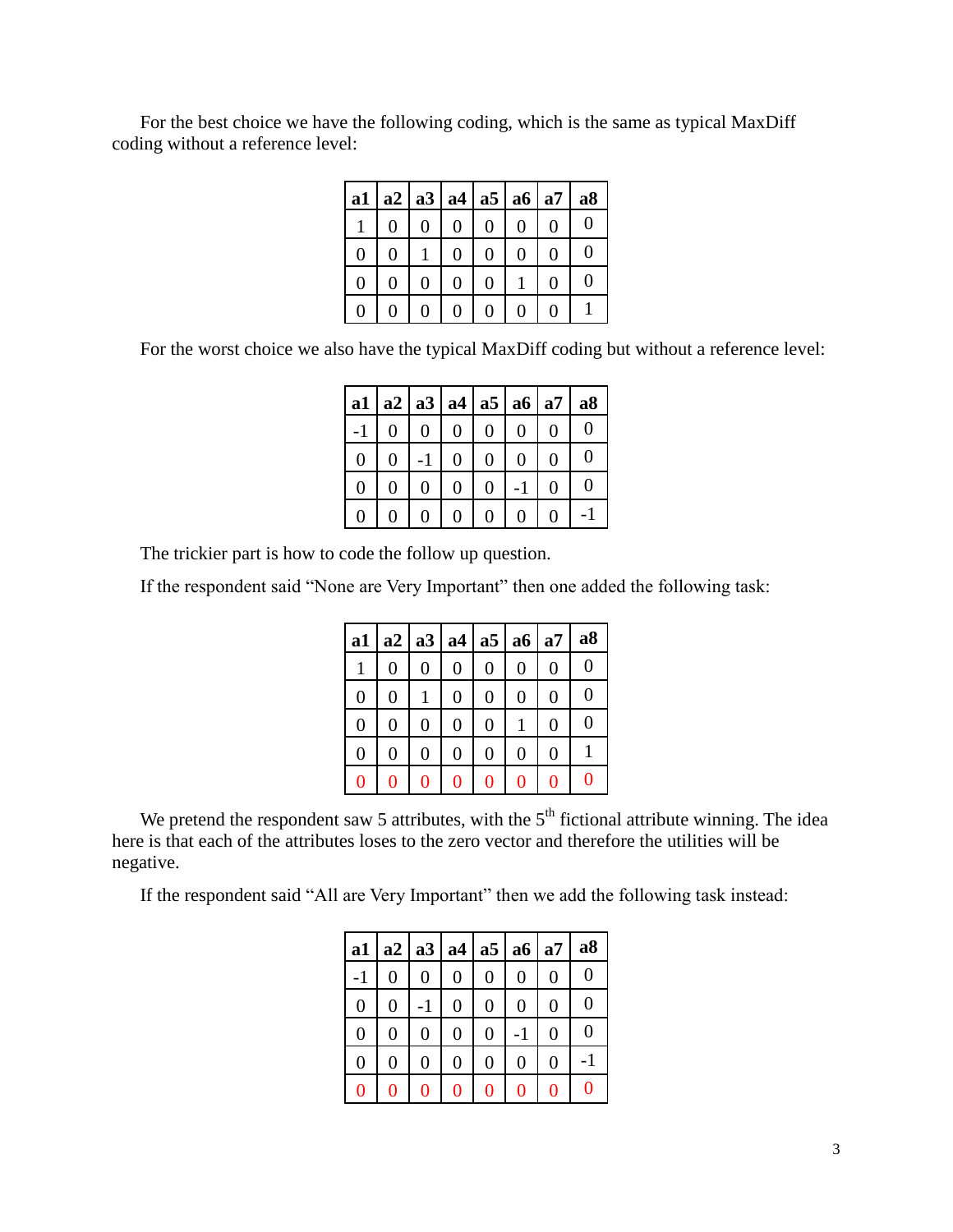Again we pretend the respondent saw 5 attributes with the  $5<sup>th</sup>$  fictional attribute winning. In this case, the negated attributes lose to the zero vector, meaning they are positive.

The initial coding suggested by Sawtooth Software added no additional information when the respondent said "Some are Very Important, Some are Not". While developing the presentation for the 2010 Sawtooth conference this coding was seen as incomplete. Later in this paper we will show why this incomplete coding should not be used.

The more complete coding was suggested by Paul Johnson of Western Watts. This modifies the initial coding of the Best and Worst tasks. Using the same example, we would alter the initial Best task to the following:

| a1             |                |                |                | a2   a3   a4   a5   a6 |                | a7             | a8 |
|----------------|----------------|----------------|----------------|------------------------|----------------|----------------|----|
|                | 0              | 0              | $\overline{0}$ | 0                      | 0              | $\overline{0}$ | 0  |
| $\overline{0}$ | $\overline{0}$ |                | $\overline{0}$ | $\overline{0}$         | $\overline{0}$ | $\overline{0}$ | 0  |
| 0              | 0              | $\overline{0}$ | $\overline{0}$ | $\overline{0}$         |                | $\overline{0}$ | 0  |
| 0              | 0              | $\overline{0}$ | $\overline{0}$ | $\overline{0}$         | 0              | $\overline{0}$ |    |
|                | 0              | 0              | 0              | 0                      | 0              | 0              | 0  |

This is the same as the "None are Very Important", except that the winner will be the actual best attribute (rather than the zero vector). The idea here is that we know some of the attributes are very important, which means that the attribute selected beats the zero vector. That is the additional information added here.

We also need to modify the Worst task in the same way:

| a1   | a2 | a3             | a4 a5          |   | a6 | a7             | a8               |
|------|----|----------------|----------------|---|----|----------------|------------------|
| $-1$ | 0  | 0              | 0              | 0 | 0  | 0              | 0                |
| 0    | 0  |                | $\overline{0}$ | 0 | 0  | 0              | $\left( \right)$ |
| 0    | 0  | $\overline{0}$ | $\overline{0}$ | 0 |    | 0              | 0                |
| 0    | 0  | 0              | $\overline{0}$ | 0 | 0  | $\overline{0}$ |                  |
| O    |    |                | Λ              | 0 | 0  | 0              | 0                |

The winner will be the actual worst attribute. This means the negative of the worst attribute beats the zero vector – suggesting the worst attribute is less than zero.

In summary the revised coding tells us that the best attribute beats the zero vector, while the worst attribute loses to the zero vector. The other attributes we still know nothing about whether they are positive or negative. This additional information is imperative to properly anchor the MaxDiff utilities. While the revised coding provides much more information, it should be noted that we may not gather threshold information about some attributes. If each time an attribute appears it is neither best nor worst, and if the follow up is "Some are, Some are not", then we know nothing about whether the attribute is positive or negative.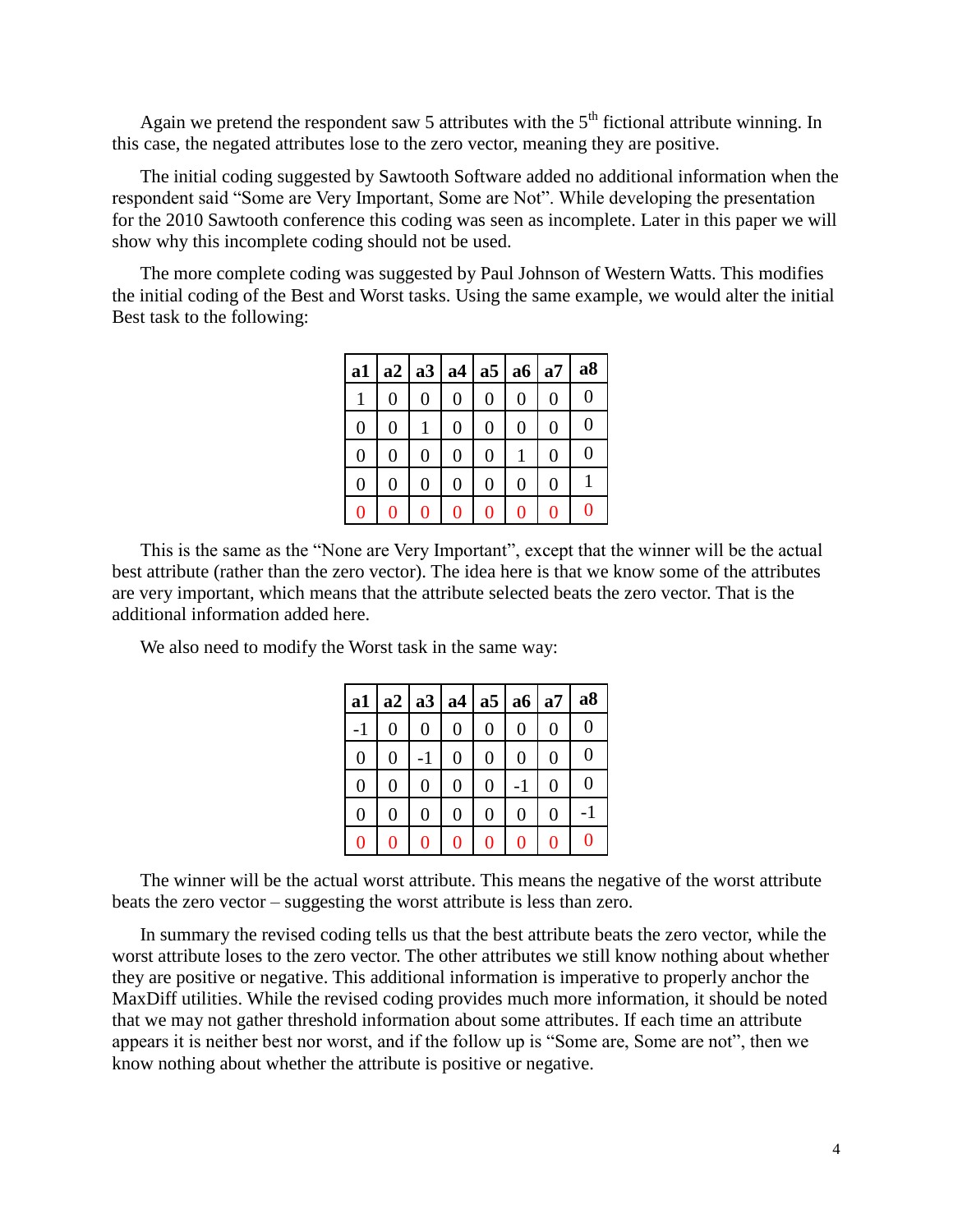#### **III. ANCHORING TECHNIQUE TWO: DIRECT METHOD**

The indirect method requires a follow up question with each MaxDiff task. In addition we also may not gather information about whether some of the attributes are positive or negative. This leads us to consider another technique, which simply asks the respondent to check whether each attribute is above or below the threshold. An example of this direct method is:

Please tell us which of the features below are Very Important for your ideal Mobile Phone Retail Store? (Check all that are Very Important)

- □ Good layout and design of the store
- □ Do not have to wait for service
- Variety of accessories available
- $\Box$  Store front is attractive
- $\Box$  Store has the phones that I want
- $\sqrt{ }$  Store has the carrier(s) (AT&T, Verizon, etc) I want
- $\triangledown$  Clarity of displays and product information
- □ Accessibility of phones for you to try
- □ Informational materials available
- Convenient store hours (evenings/weekends, etc.)

□ I do not consider any of these to be Very Important

This question may be asked after all the MaxDiff tasks. This means no break in the continuity of MaxDiff tasks, and less time than the indirect dual response method. Perhaps most importantly, we get information about whether each attribute is above or below a threshold.

The coding used in this paper involved adding two tasks for each respondent: one representing the attributes above the threshold, and one for the attributes below the threshold. To illustrate this coding, assume there are 8 attributes, and that attributes 1, 3, 6, 7, and 8 meet the threshold of "Very Important". Then we add the following task:

| a1               | a2 | a3 | a <sub>4</sub> | a <sub>5</sub>   | a6 | a7  | a8       |
|------------------|----|----|----------------|------------------|----|-----|----------|
| $-1$             | 0  | 0  | 0              | $\boldsymbol{0}$ | 0  | 0   | 0        |
| 0                | 0  | -1 | 0              | 0                | 0  | 0   |          |
| $\overline{0}$   | 0  | 0  | 0              | 0                | -1 | 0   | 0        |
| $\boldsymbol{0}$ | 0  | 0  | $\theta$       | 0                | 0  | - 1 | $\left($ |
| 0                | 0  | 0  |                | 0                | 0  |     | Ξ.       |
|                  |    |    |                |                  |    |     |          |

The zero vector (last row) wins, meaning that the negations of the utilities lose to zero. Again we have no reference level. The remaining attributes do not meet the threshold and are coded with positive ones losing to the zero vector: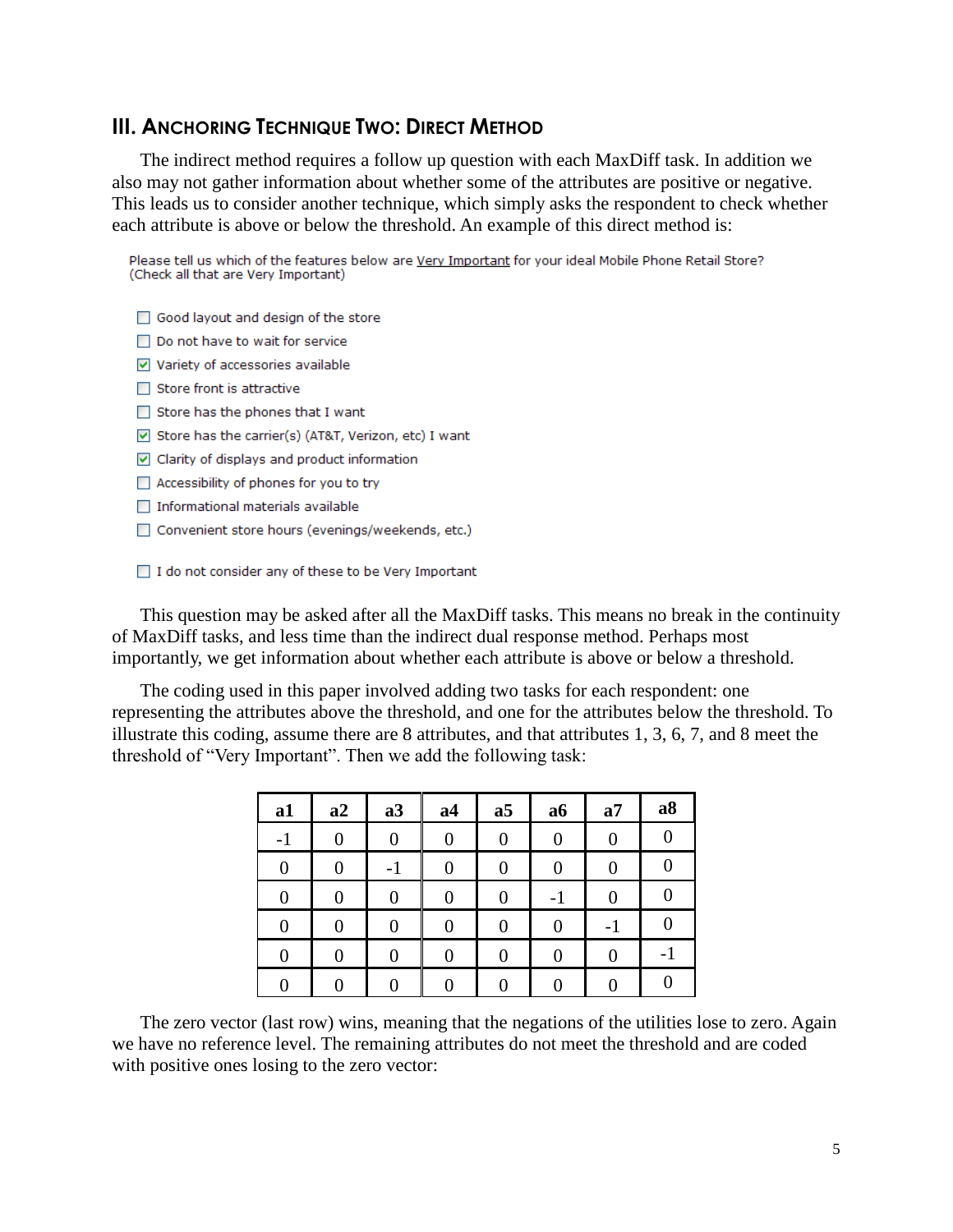| a1 | a2 | a3 | a <sub>4</sub> | a <sub>5</sub> | a6 | a7 | a8 |
|----|----|----|----------------|----------------|----|----|----|
|    |    | I) |                | 0              |    |    |    |
|    |    |    |                |                |    |    |    |
|    |    |    |                |                |    |    |    |
|    |    |    |                |                |    |    |    |

Adding these simple two tasks informs the model whether each attribute should be positive (meets threshold) or negative (does not meet threshold). Of course if all of the attributes lie on the same side of the threshold then only one task would be added.

Alternative codings were tested, including the binary version where each attribute was compared with a zero vector. This resulted in slightly different utilities, primarily increasing their variance.

#### **IV. RESULTS – TIMING AND SATISFACTION**

563 respondents did the direct method only, while 569 respondents did the indirect dual response augment after each MaxDiff task, followed by the direct augment after all MaxDiff tasks.

Comparing these two groups, the direct method is much quicker:

- 1. Respondents took an average of 4.3 seconds per task to complete the indirect dual response question. So with 15 tasks, the total time is 1 minute 21 seconds. This time computation includes removing 10% of outlier respondents who took more than 40 seconds per task.
- 2. In comparison the 20 attribute grid with 10 per screen took about 19 seconds of total time.

Given the additional time of the indirect augment, coupled with the dual response break in continuity, we expected respondents to be less satisfied with the survey when they were asked the indirect dual response augment. However, we did not observe any significant change in satisfaction with the survey. On a typical five-point satisfaction scale, the Direct Method shows a slightly higher mean satisfaction of 4.08 vs. 4.00, and a 76% top 2 box score vs. 74% for the Indirect augment.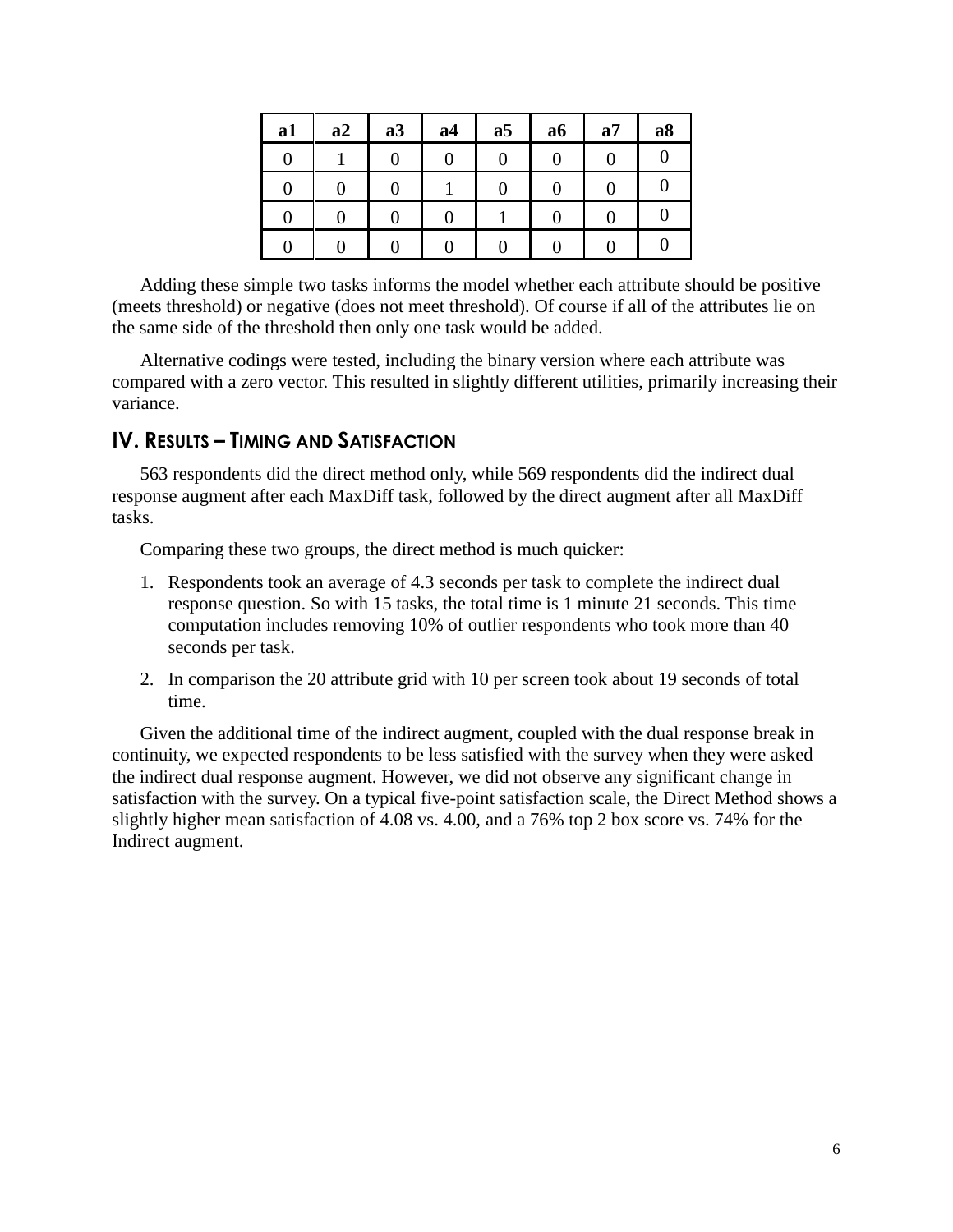#### **OVERVIEW OF SAMPLING SPLIT - 4 PRIMARY CELLS**

To compare the two methods most directly, we will focus on the 569 respondents who completed both the indirect dual augment and the direct method. These respondents were assigned to one of the following four cells:

| Group | <b>N</b> Size | <b>Attributes</b> | <b>Items Per</b><br><b>Task</b> | <b>MaxDiff</b><br><b>Tasks</b> |
|-------|---------------|-------------------|---------------------------------|--------------------------------|
|       | 163           | All 20            |                                 | 15                             |
|       | 129           | All 20            |                                 | 12                             |
|       | 142           | Better 12         |                                 |                                |
|       | 135           | Worst 12          |                                 |                                |

Group 1 will be used for initial comparison and is our baseline. Group 2 is like group 1, but 5 attributes were shown at a time. Group 3 and 4 split will be compared with group 1 to see how well a subset of attributes matches the entire attribute list (more on this later).

We also showed 563 respondents the direct method only. This was done to see if the indirect dual response augment had any measureable impact on the direct results. It did not. So in order to compare the methods in the most direct fashion we will focus on these 4 cells above where respondents completed both methods.

#### **V. RESULTS – GROUP 1 BASELINE**

#### **A. Observed Patterns of Choices**

Among the 163 respondents of Group 1, we observed the following general patterns:

- 17% of respondents always choose a Mix (some important/some not)
- 72% of respondents use "All Very Important" at least once
	- 61% use at least twice
	- 48% use at least thrice
- 30% of respondents use "None Very Important" at least once
	- 17% use at least twice
	- 13% use at least thrice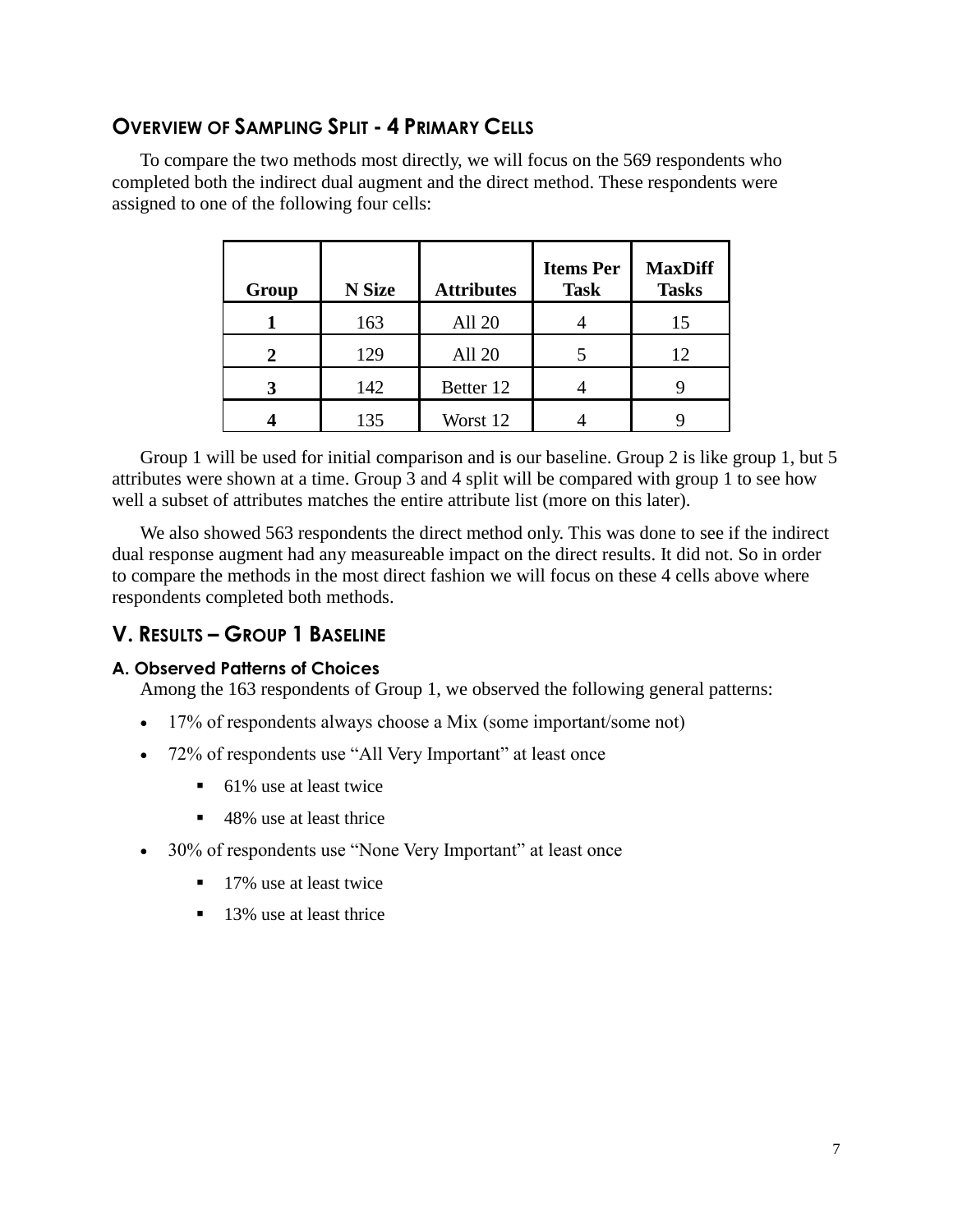So respondents are clearly using the different options in the dual response, sometimes choosing a mix, and other times an "All" or "None". But if we consider all of the tasks across all of the respondents we get the following breakdown of clicks:

| <b>All Very Important</b>  | 22.2%   |
|----------------------------|---------|
| <b>None Very Important</b> | $5.9\%$ |
| Mix                        | 71.8%   |

One can see that a Mix is clearly the most common click. This is in line with theoretical expectations. Showing four attributes at a time we should expect the Mix response about 30% to 90% of the time, depending upon how many attributes are above and below the threshold. The more evenly the attributes are distributed, the more Mix responses we expect, as the table below shows.

|                                                                           | <b>Show 4 Attributes at a Time</b> |                                                          |                    | <b>Show 5 Attributes at a Time</b> |                                          |                           |
|---------------------------------------------------------------------------|------------------------------------|----------------------------------------------------------|--------------------|------------------------------------|------------------------------------------|---------------------------|
| <b>Percent</b><br><b>Attributes</b><br><b>Meeting</b><br><b>Threshold</b> | <b>Threshold</b>                   | $\text{Prob All} > \text{Prob None}$<br><b>Threshold</b> | Prob<br><b>Mix</b> | Prob All ><br><b>Threshold</b>     | <b>Prob</b><br>None><br><b>Threshold</b> | <b>Prob</b><br><b>Mix</b> |
| 10%                                                                       | $0.0\%$                            | 65.6%                                                    | 34.4%              | $0.0\%$                            | 59.0%                                    | 41.0%                     |
| 20%                                                                       | 0.2%                               | 41.0%                                                    | 58.9%              | $0.0\%$                            | 32.8%                                    | 67.2%                     |
| 30%                                                                       | 0.8%                               | 24.0%                                                    | $75.2\%$           | 0.2%                               | 16.8%                                    | 83.0%                     |
| 40%                                                                       | 2.6%                               | 13.0%                                                    | 84.5%              | 1.0%                               | 7.8%                                     | 91.2%                     |
| 50%                                                                       | 6.3%                               | 6.3%                                                     | 87.5%              | 3.1%                               | 3.1%                                     | 93.8%                     |
| 60%                                                                       | 13.0%                              | 2.6%                                                     | 84.5%              | 7.8%                               | 1.0%                                     | 91.2%                     |
| 70%                                                                       | 24.0%                              | 0.8%                                                     | 75.2%              | 16.8%                              | 0.2%                                     | 83.0%                     |
| 80%                                                                       | 41.0%                              | 0.2%                                                     | 58.9%              | 32.8%                              | $0.0\%$                                  | 67.2%                     |
| 90%                                                                       | 65.6%                              | 0.0%                                                     | 34.4%              | 59.0%                              | $0.0\%$                                  | 41.0%                     |

In our case study, Group 2 with 5 attributes showed more Mix responses (79%), again as one would expect. Given the prevalence of Mix responses, it is clearly very important how one codes this information.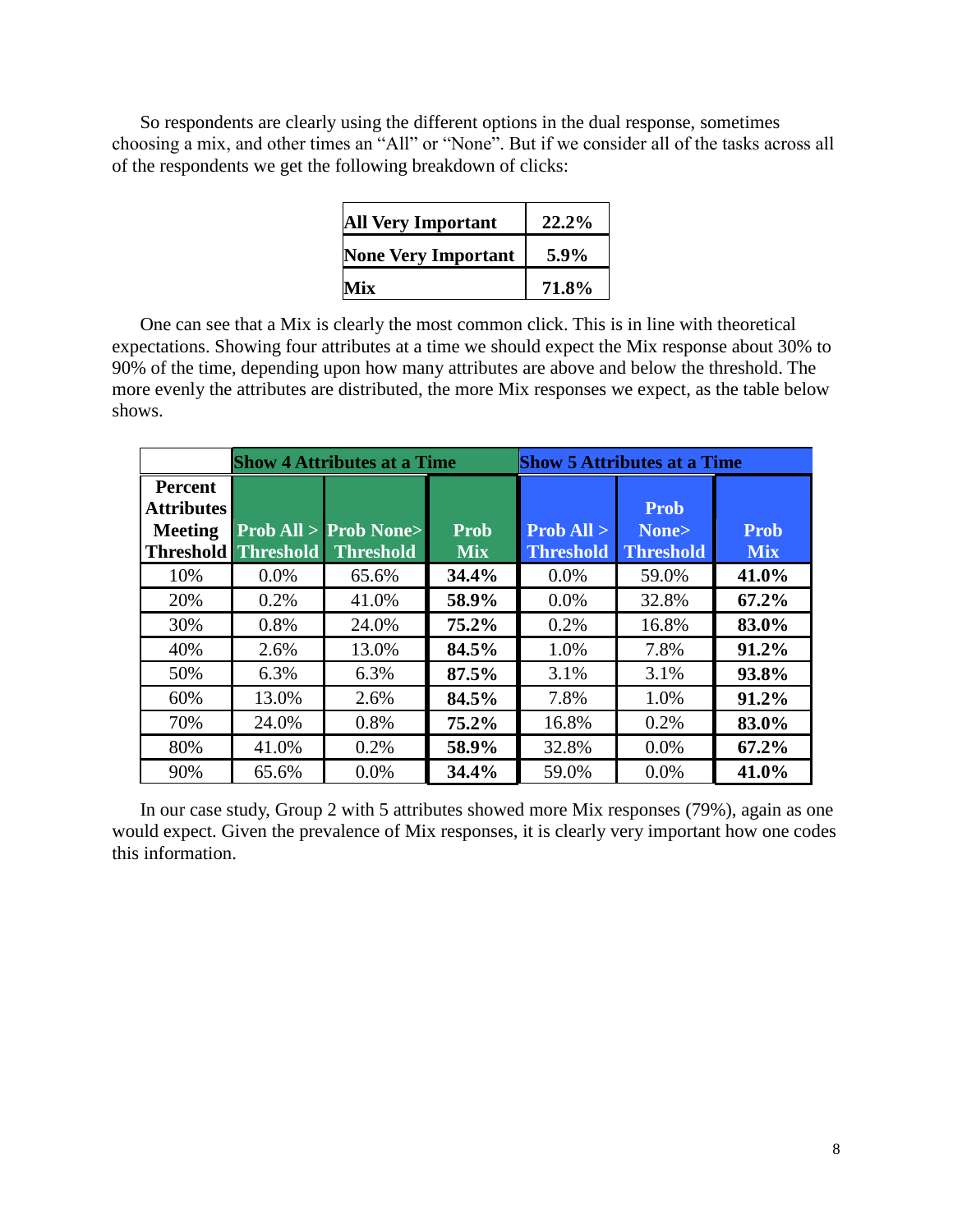#### **B. CONVERGENCE IN HB**

We estimated the utilities using Sawtooth Software's HB CBC, with a prior variance of 1. We first ran the normal MaxDiff utilities without any of the anchoring information. The utilities converged very nicely.



#### **Only MaxDiff Questions**

We then added the dual response augment. First we looked at the incomplete coding, where the "mix" response is not coded at all.



#### **Indirect Dual Response Added – Incomplete Coding**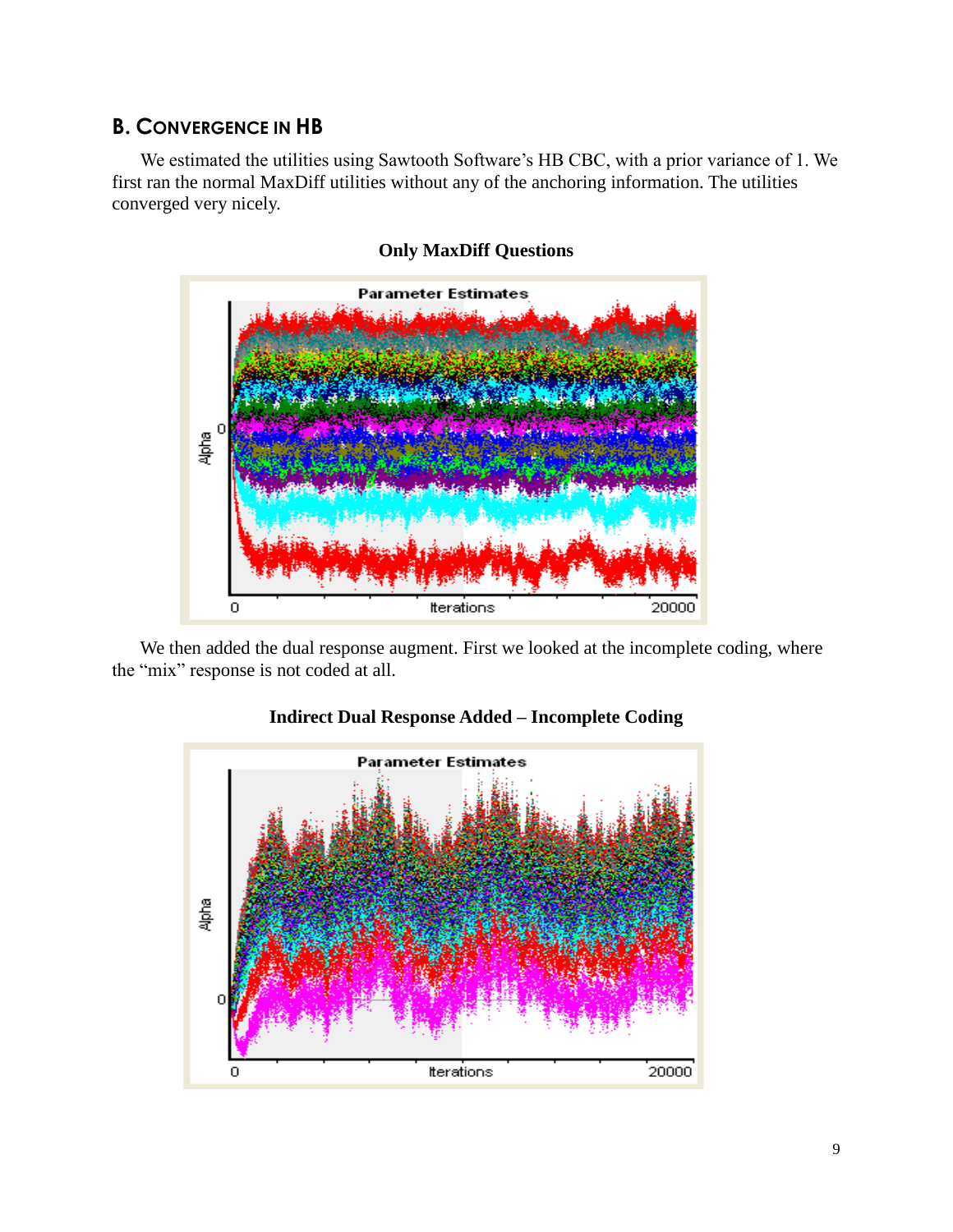As one can see, this did not converge. Playing with the degrees of freedom, prior variance, and number of iterations did not help with convergence. In comparison, when we coded the mixed responses using the revised coding of best and worst tasks, we once again got very nice convergence:



**Indirect Dual Response Added – Complete Coding**

This alone gave us good reason to implement the coding of the mixed response over no coding of the response. As we will see later, the incomplete coding really should not be used for many additional reasons as well.

Finally, we checked the Direct method where we asked respondents to check the attributes that were "Very Important". This also converged very nicely:



**Direct Method**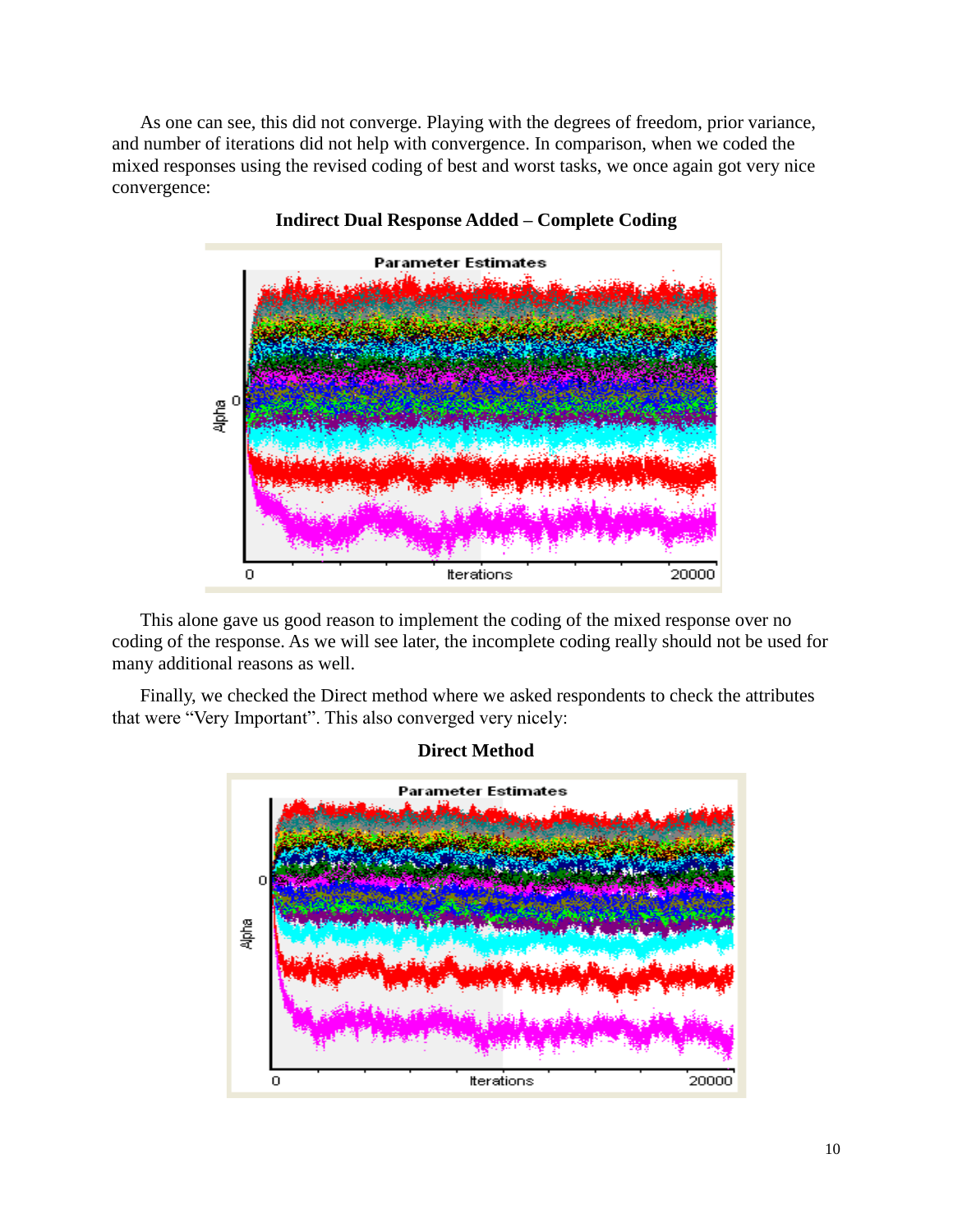#### **C. UTILITY COMPARISON**

At the respondent level, the relative utilities from all four methods are nearly identical. If you rank the utilities and run a correlation between the ranks (at the respondent level), one gets an average correlation of .988 with the simple MaxDiff. So all the methods are preserving rank order of utilities. So although we included two holdout tasks with rankings, there was no difference in the ability to predict the rankings.

While the relative utilities of the methods are nearly identical, the absolute utilities are very different. The most important point is that the incomplete coding of the indirect dual response was a complete failure. This again is where we added no information at all when the respondent chose a "Mixed" response. To show just how badly this method failed consider the following table:

| <b>Indirect Augment</b>         |            | <b>True Expect</b>  |                  | <b>Match Comment</b>  |
|---------------------------------|------------|---------------------|------------------|-----------------------|
| <b>Always Positive</b>          | 10         | <b>All Positive</b> | 10               |                       |
| <b>Always Negative</b>          | $\theta$   | All Negative        | $\left($         |                       |
| Always Mix (No Information)     | Some<br>28 |                     | 16               | $10$ all +, 2 all neg |
| Positive and Mixed Only         | 77         | Positive            | $\theta$         | All 77 Positive       |
| Negative and Mixed Only         | 17         | Some                | $\boldsymbol{0}$ | Al 17 Negative        |
| Positive and Negative (Opt Mix) | 31         | Negative            | 24               | $6$ all +, 1 all neg  |
| <b>Total</b>                    | 163        |                     | 50               |                       |

If the respondent thinks all the attributes are Very Important then the respondent will always give the positive response in the dual response, stating that all the attributes are very important. We see this happens for 10 respondents (first row of table), and the HB utilities match – giving all positive utilities. On the flip side, respondents who think none of the attributes are Very Important would always give the negative response to the dual response. There are no respondents in this group  $(2<sup>nd</sup> row of table)$  and the HB utilities also reflect that. So far, so good.

But in any other scenario we expect there to be some utilities for a respondent which are positive and some that are negative, reflecting that some attributes are Very Important while others are not. But in fact we rarely see this at all. In these cases, the lack of coding for a mixed response gives no information, and the attributes tend to inherent the non-mixed response from the respondent or the group response. For the 77 respondents who gave a positive and mixed dual response, all 77 had all positive utilities. From the standpoint of information in the model this is consistent, because the model is only seeing a few tasks which are stated to be all positive. The other tasks with a mixed dual response contain no information, which is consistent with a lower positive utility.

In total only 50 out of 163, or 30.7% of respondents have the correct utility structure of all positive/all negative/ or a mix of positive and negative. So we are not getting the anchoring right for the vast majority of respondents.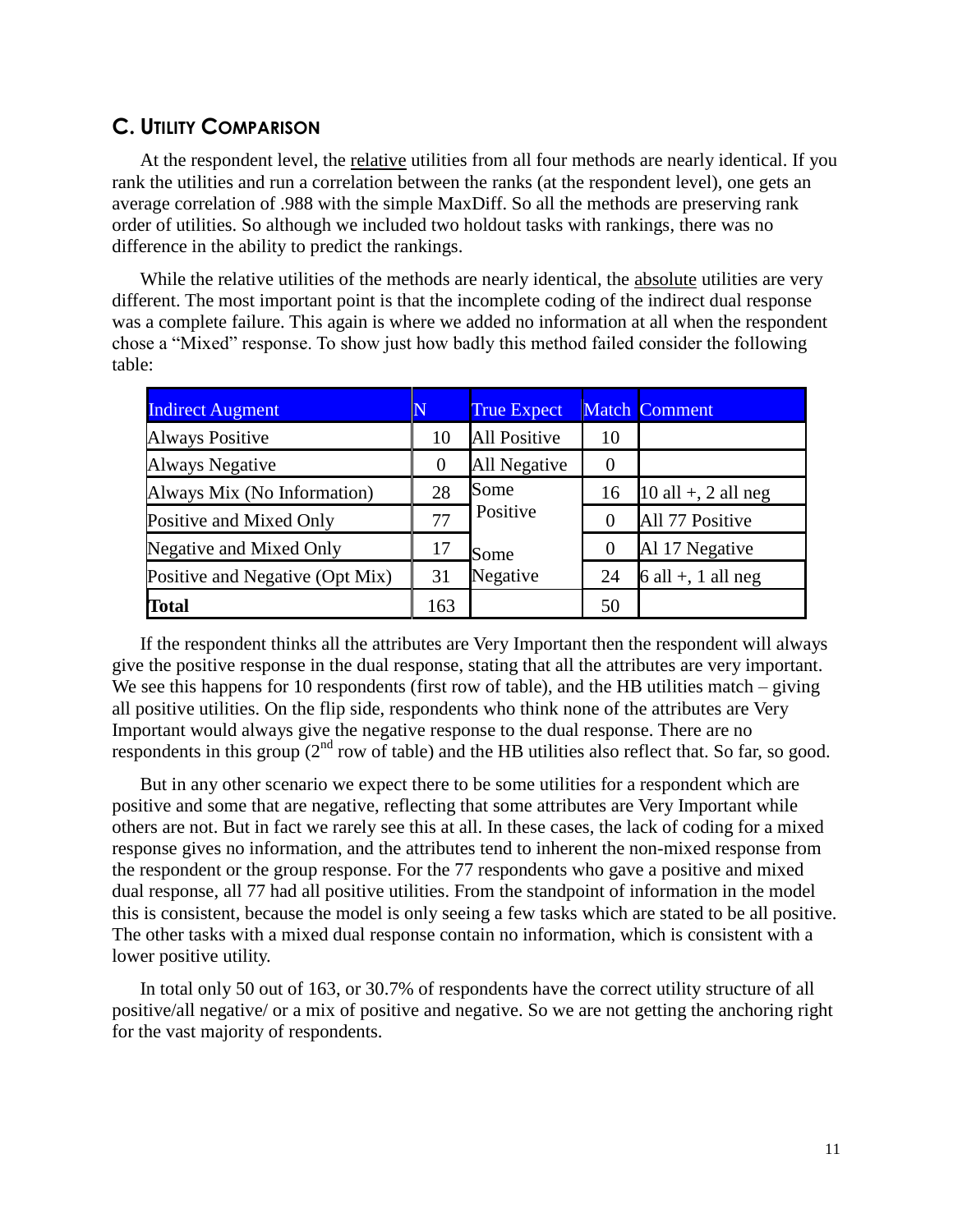| <b>Indirect Augment</b>         | N        | <b>True Expect</b>  |          | <b>Match Comment</b> |
|---------------------------------|----------|---------------------|----------|----------------------|
| <b>Always Positive</b>          | 10       | <b>All Positive</b> | 10       |                      |
| Always Negative                 | $\theta$ | All Negative        | $\left($ |                      |
| Always Mix (No Information)     | 28       | Some                | 28       |                      |
| Positive and Mixed Only         | 77       | Positive            | 77       |                      |
| Negative and Mixed Only         | 17       | Some                | 17       |                      |
| Positive and Negative (Opt Mix) | 31       | Negative            | 31       | All Negative         |
| <b>Total</b>                    | 163      |                     | 162      |                      |

When we add the coding for the mix response, the results improve dramatically:

All but one respondent is consistent in their utility structure of all positive/all negative/ or mix of positive and negative. This one exception was due to respondent inconsistency, where the respondent gave the same attributes an "All Positive" and "All Negative" response.

The Direct method matched the sign structure for all but 3 respondents (160 out of 163). These 3 exceptions were due to inconsistency in the respondent's choices, where the respondent said an attribute was Very Important but it lost to another attribute that was not Very Important.

The clear conclusion is that the incomplete coding of the indirect method is highly inadequate in capturing the mix of positive and negative utilities, where the other methods are extremely successful.

#### **D. SIMULATED DATA COMPARISONS**

Using simulated data, we can show the incomplete coding of the indirect dual response to perform miserably, and that the results get worse as the number of Mixed responses increase. At this point however, we will no longer discuss the incomplete coding as we believe our discussion is sufficient to show it is completely inadequate.

Simulated data also shows that the Direct method is better than the Indirect Dual Response (complete coding). The reason for this is that Indirect method, even with the complete coding may still be indeterminate for some attributes. To better understand this, consider that each attribute is seen a certain number of times per respondent (for example 3 times). Each of those times, the follow up response could be the mixed response. If the attribute is not chosen as best or worst in any of those 3 scenarios, then we have no information about that attribute. This indeterminacy of the attributes increases with the number of attributes shown per task, and as the attributes are more evenly distributed (50% of attributes are positive and 50% negative). For this reason, we do not recommend the indirect method when there are 6 or more attributes shown per MaxDiff task.

The Direct method works extremely well with simulated data, outperforming the Indirect method in almost every set of simulated data. The only case in which the Direct method performs more poorly than the Indirect is when the true utilities of a respondent have small differences relative to the error.

Conclusion here is that in theory the direct method works best. The question is whether real people respond to the indirect augment more accurately than a list of attributes.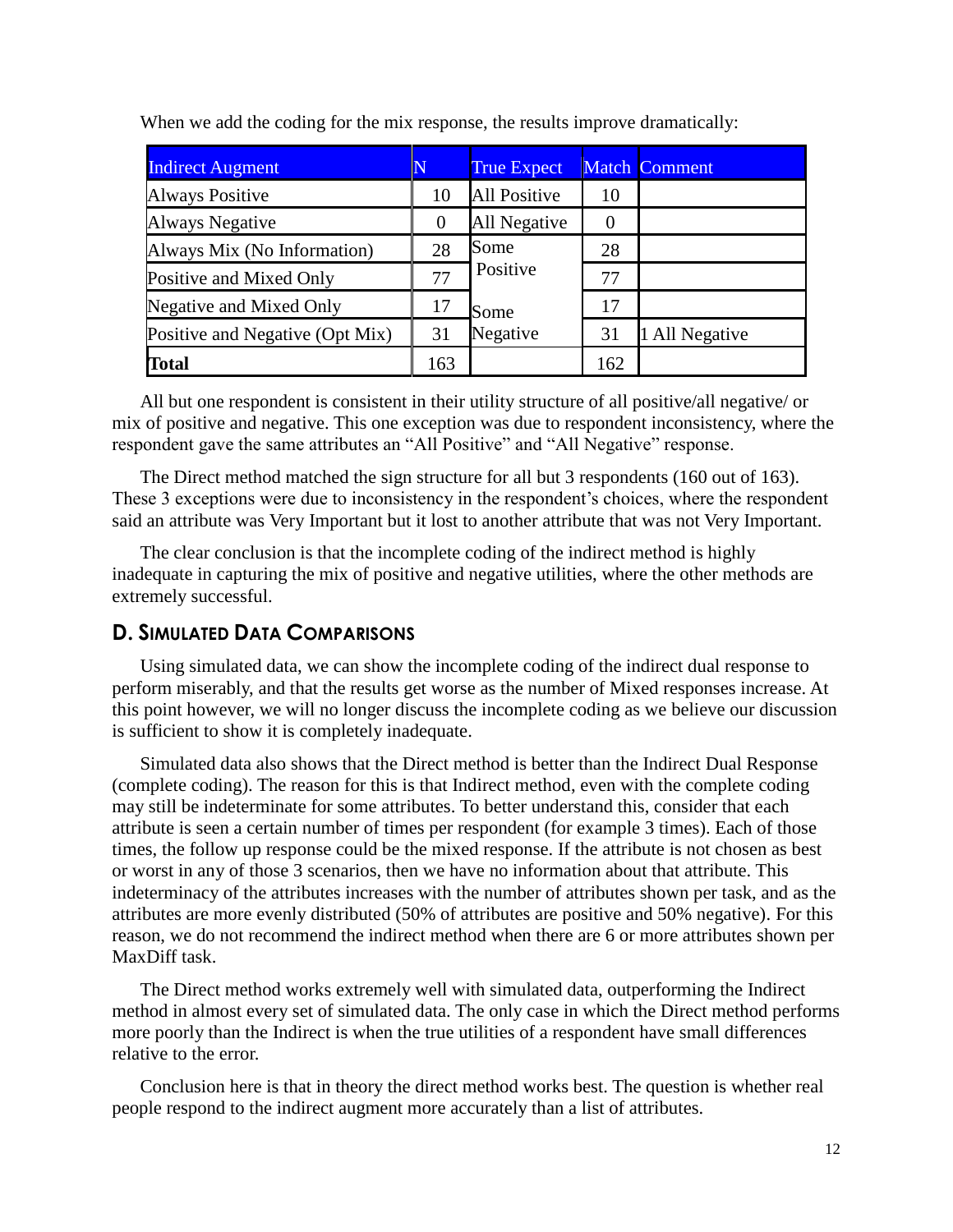#### **VI. RESULTS – GROUP 3 AND 4 PRESERVATION**

Group 3 was just like Group 1, but Group 3 saw only 12 attributes. Our initial intent was that Group 3 would have the top 12 attributes, but our initial estimate (based on a sample of 10) was wrong. Group 4 saw a different set of 12 attributes. Groups 3 and 4 had the minimal overlap of 4 attributes.

The objective in showing subsets was to test what happened when the anchoring went from all 20 attributes to a subset of 12. In theory, the anchoring should be the same whether respondents saw 12 attributes or 20. In practice, respondents are known to contextualize their responses, and indeed this is what we observed here.

First we noticed that respondents doing the direct approach (which showed 10 attributes on a screen twice), were more critical. That is, these respondents were less likely to say an attribute was Very Important. The table below shows that only 4-5% of respondents clicked an attribute as Very Important in the Direct method, but did not say it was Very Important in the Indirect method. In contrast, about 18-20% of respondents said an attribute was Very Important in the Indirect method but did check it as important in the Direct method. So the check marks definitely indicate a more critical attitude for the Direct approach, at least when 10 attributes are shown per screen.

| <b>Direct Grid</b> | <b>Indirect</b><br>Grid  | <b>4 Att MD/10</b><br>per Grid | 5 Att MD/ 10<br>per Grid | <b>4 Att MD/10</b><br>per Grid | 5 Att MD/ 10<br>per Grid |
|--------------------|--------------------------|--------------------------------|--------------------------|--------------------------------|--------------------------|
| Match Sign         |                          | 64.60%                         | 60.50%                   | 75.80%                         | 76.70%                   |
| Positive           | Negative                 | 3.60%                          | 3.70%                    | 4.20%                          | 4.70%                    |
| Negative           | Positive                 | 17.00%                         | 14.70%                   | 19.90%                         | 18.60%                   |
| Pos or Neg         | No Info/<br>Inconsistent | 14.80%                         | 21.20%                   |                                |                          |

#### **Repercentaged**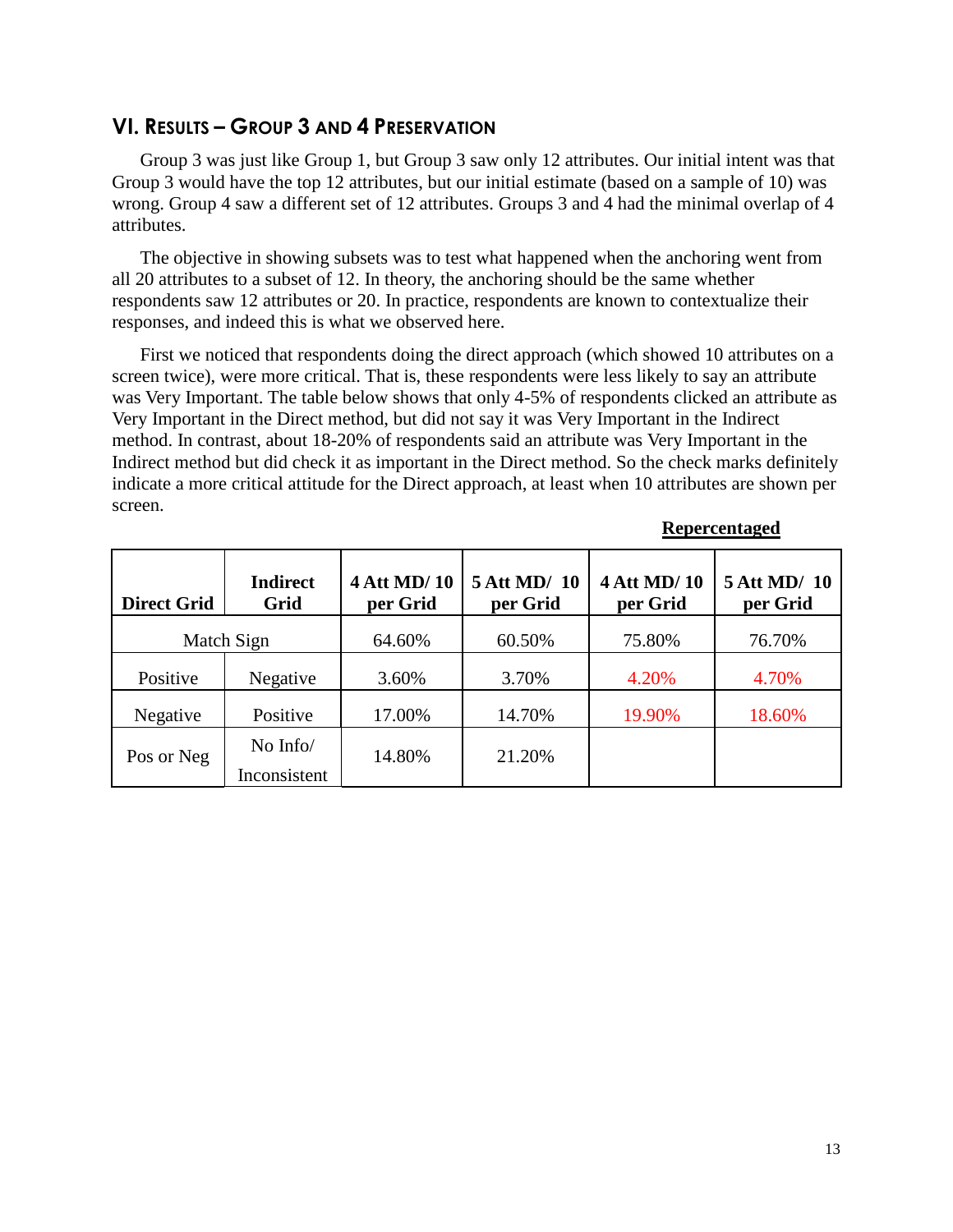This more critical attitude in the Direct method toward which attributes are Very Important is confirmed with the scatterplot of the utilities. In the scatterplot below, each point is the utility for a specific respondent on a specific attribute, showing the utilities from both methods.



Utilities for the Indirect Dual Response Augment are shifted more positively. So we see that there is a difference between the two, but why?

One potential explanation for this is that respondents who see 10 attributes on a screen are comparing all 10 attributes to each other and their Very Important grade is based on these that are Very Important compared to the others. In contrast, with the indirect augment respondents only saw four or five attributes on a screen, and were doing less comparative work to assess whether an attribute was Very Important.

This context sensitive explanation becomes even more plausible when we consider Groups 3 and 4, where only 12 of the 20 attributes were shown. If respondents did not apply contextual relativity then we would expect the two 12 attribute subgroups to be similar to the results from when all 20 attributes are shown.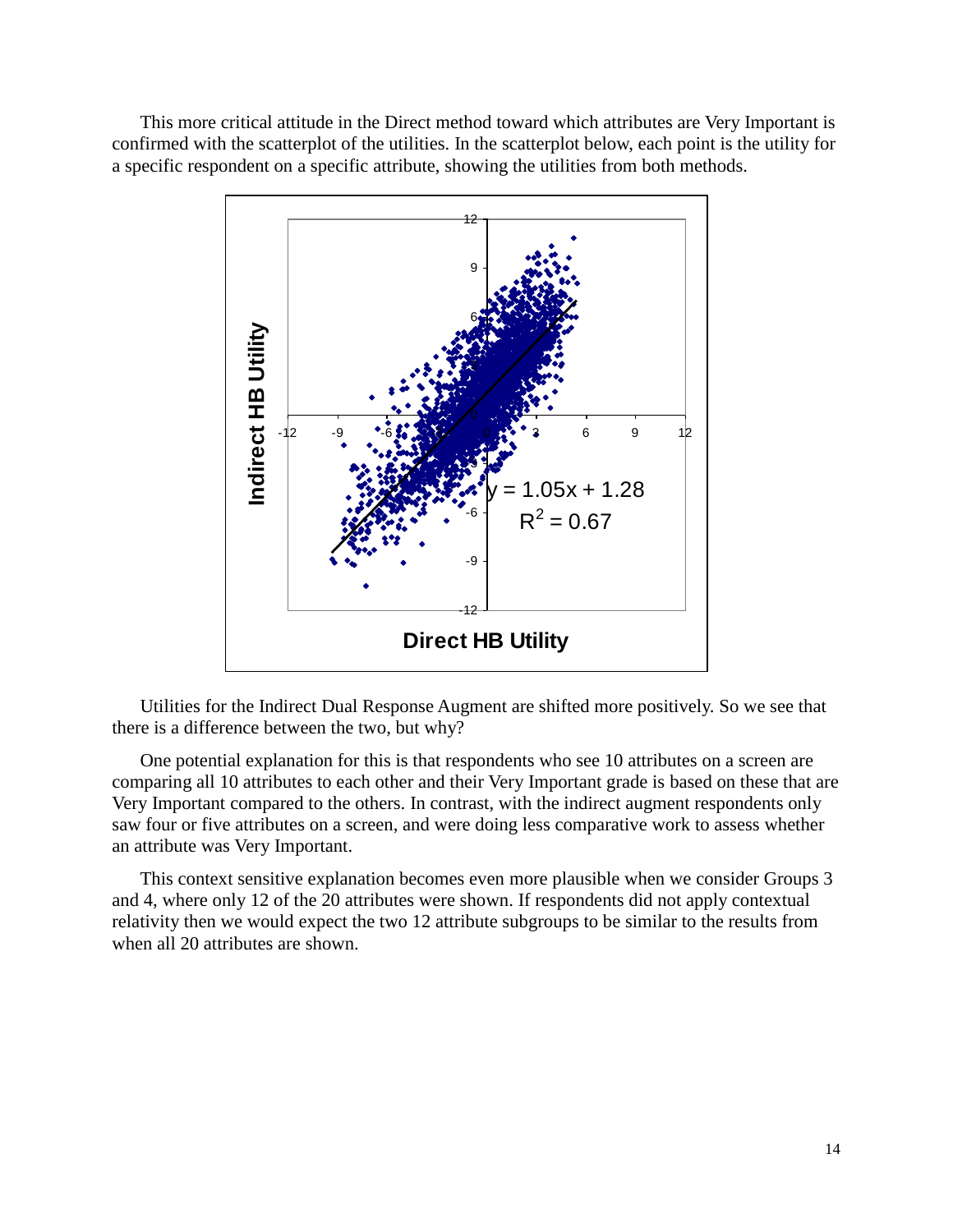The scatterplot below shows the percentage of positive utilities for an attribute using the Indirect Method. The x-axis shows the percentage positive for Group 1 doing all 20 attributes. The y-axis shows the percent positive for Groups 3 and 4, who did a subset of 12 attributes. Ideally we would expect all the attributes to fall on or near the line, indicating the same percentage of positive utilities for an attribute whether all 20 were shown or just a subset of 12.



In contrast when we look at the Direct method we see more divergence from the diagonal line.